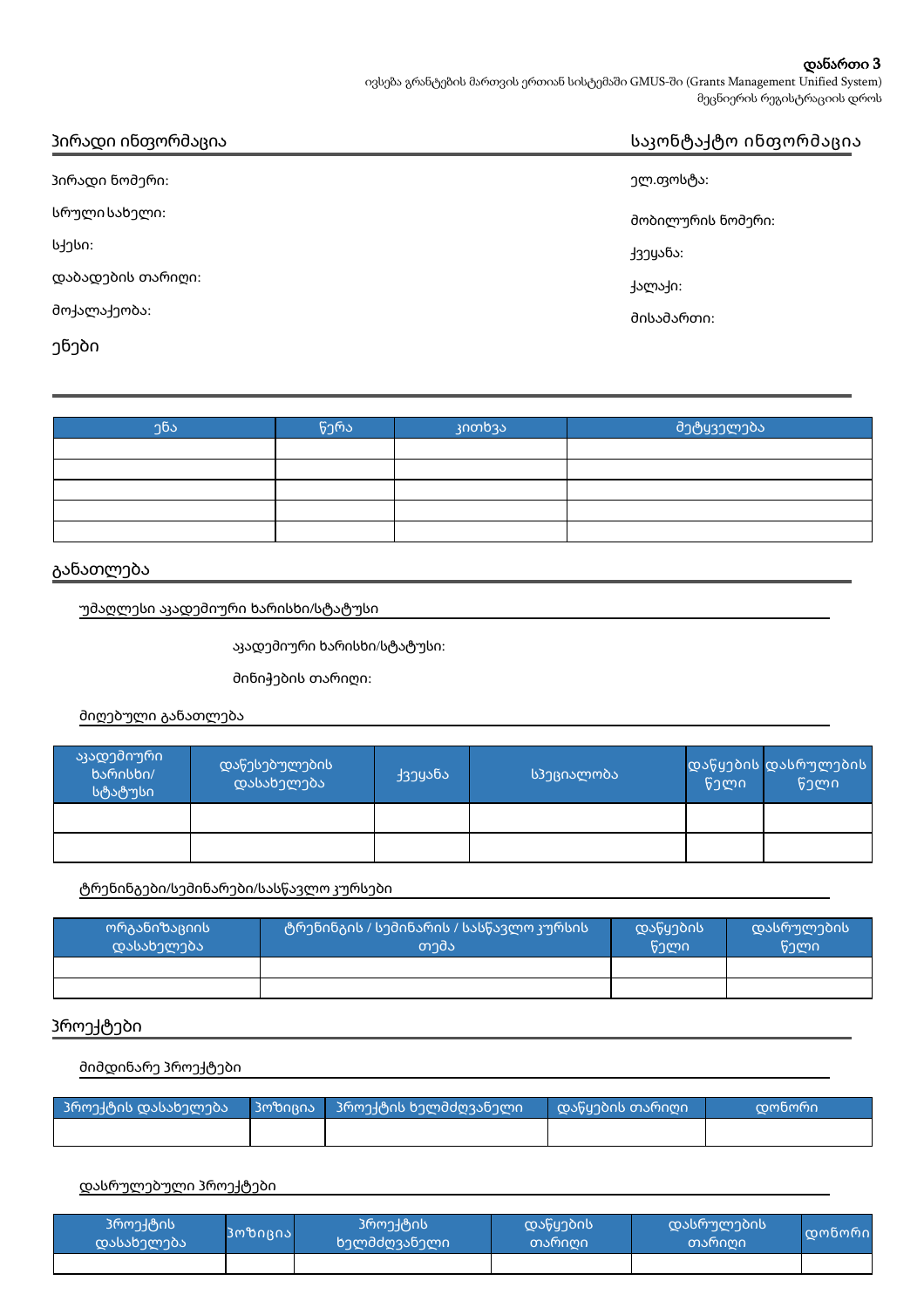#### ძირითადი მიმართულებები

მიმართულება:

ქვე-მიმართულება:

კატეგორია:

# დასაქმების ისტორია

## მიმდინარე სამუშაო ადგილ**(**ებ**)**ი

| <u> სამუშაო ადგილი  </u> | სტრუქტურული ერთეულის<br>დასახელება |  |  |
|--------------------------|------------------------------------|--|--|
|                          |                                    |  |  |
|                          |                                    |  |  |

# სამეცნიერო პროდუქტიულობა

პატენტები

| დასახელება <b> </b> | აამცემი ორგანიზაცია ! | სარეგისტრაციო ნომერი | გაცემის წელი |
|---------------------|-----------------------|----------------------|--------------|
|                     |                       |                      |              |

სხვა პროდუქტები

| პროდუქტის ტიპი | სარეგისტრაციო ნომერი <sup> </sup> | კაცემის წელი <sup>!</sup> |
|----------------|-----------------------------------|---------------------------|
|                |                                   |                           |

#### სტატია **/** მონოგრაფია **/** სახელმძღვანელო

| ტიპი | ავტორ(ებ)ი | სათაური | ჟურნალი | $\sim$<br>VII. |
|------|------------|---------|---------|----------------|
|      |            |         |         |                |

## სტიპენდიები და ჯილდოები

| სტიპენდიის/ჯილდოს დასახელება | კამცემი | _მიღების წელი |
|------------------------------|---------|---------------|
|                              |         |               |

### სამეცნიერო ფორუმებში მონაწილეობა

| სამეცნიერო ფორუმის დასახელება | მოხსენების სათაური | ჩატარების ადგილი | ა წელი ა |
|-------------------------------|--------------------|------------------|----------|
|                               |                    |                  |          |

### პროდუქტიულობის მაჩვენებელი

|                | ციტირების ინდექსი <sup> </sup> | h-ინდე-სი |
|----------------|--------------------------------|-----------|
| Google Scholar |                                |           |
| Web-of-Science |                                |           |
| Scopus         |                                |           |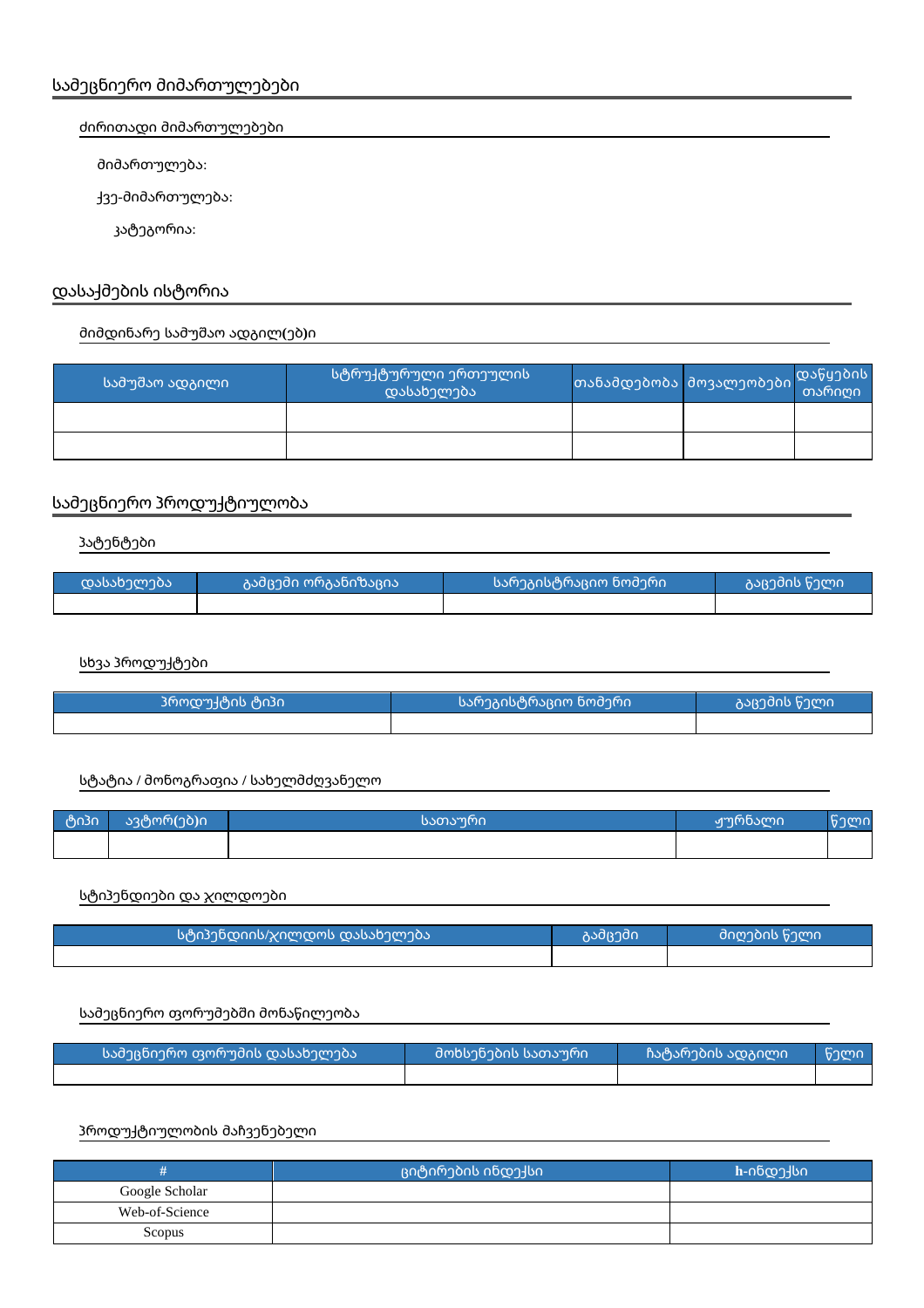| <b>Personal information</b> |                | <b>Contact Details</b> |
|-----------------------------|----------------|------------------------|
| <b>ID</b> Number:           | Email address: |                        |
| Full name:                  | Call number:   |                        |
| Gender:                     | Country:       |                        |
| Date of birth:              | City:          |                        |
| Citizenship:                | Address:       |                        |

### **Languages**

| Language | <b>Writing</b> | Reading | <b>Speaking</b> |
|----------|----------------|---------|-----------------|
|          |                |         |                 |
|          |                |         |                 |
|          |                |         |                 |
|          |                |         |                 |
|          |                |         |                 |

### **Education**

**Academic degree**

Academic Degree:

Year obtained:

**Education**

| <b>Academic Degree</b> | <b>Name of the Institution</b> | <b>Country</b> | <b>Major</b><br>discipline | <b>Start</b><br>year | End year |
|------------------------|--------------------------------|----------------|----------------------------|----------------------|----------|
|                        |                                |                |                            |                      |          |
|                        |                                |                |                            |                      |          |
|                        |                                |                |                            |                      |          |

#### **Trainings / Seminars / Training courses**

| Training / Seminar / The theme of the course | <b>Organization name</b> | <b>Start year</b> | <b>End vear</b> |
|----------------------------------------------|--------------------------|-------------------|-----------------|
|                                              |                          |                   |                 |
|                                              |                          |                   |                 |

# **Projects**

I

**Ongoing projects**

| <b>Project title</b> | <b>Position</b> | <b>Project head</b> | <b>Start Date</b> | Donor |
|----------------------|-----------------|---------------------|-------------------|-------|
|                      |                 |                     |                   |       |

**Completed projects**

| <b>Project title</b> | <b>Position</b> | <b>Project head</b> | <b>Start Date</b> | <b>End Date</b> | <b>Donor</b> |
|----------------------|-----------------|---------------------|-------------------|-----------------|--------------|
|                      |                 |                     |                   |                 |              |